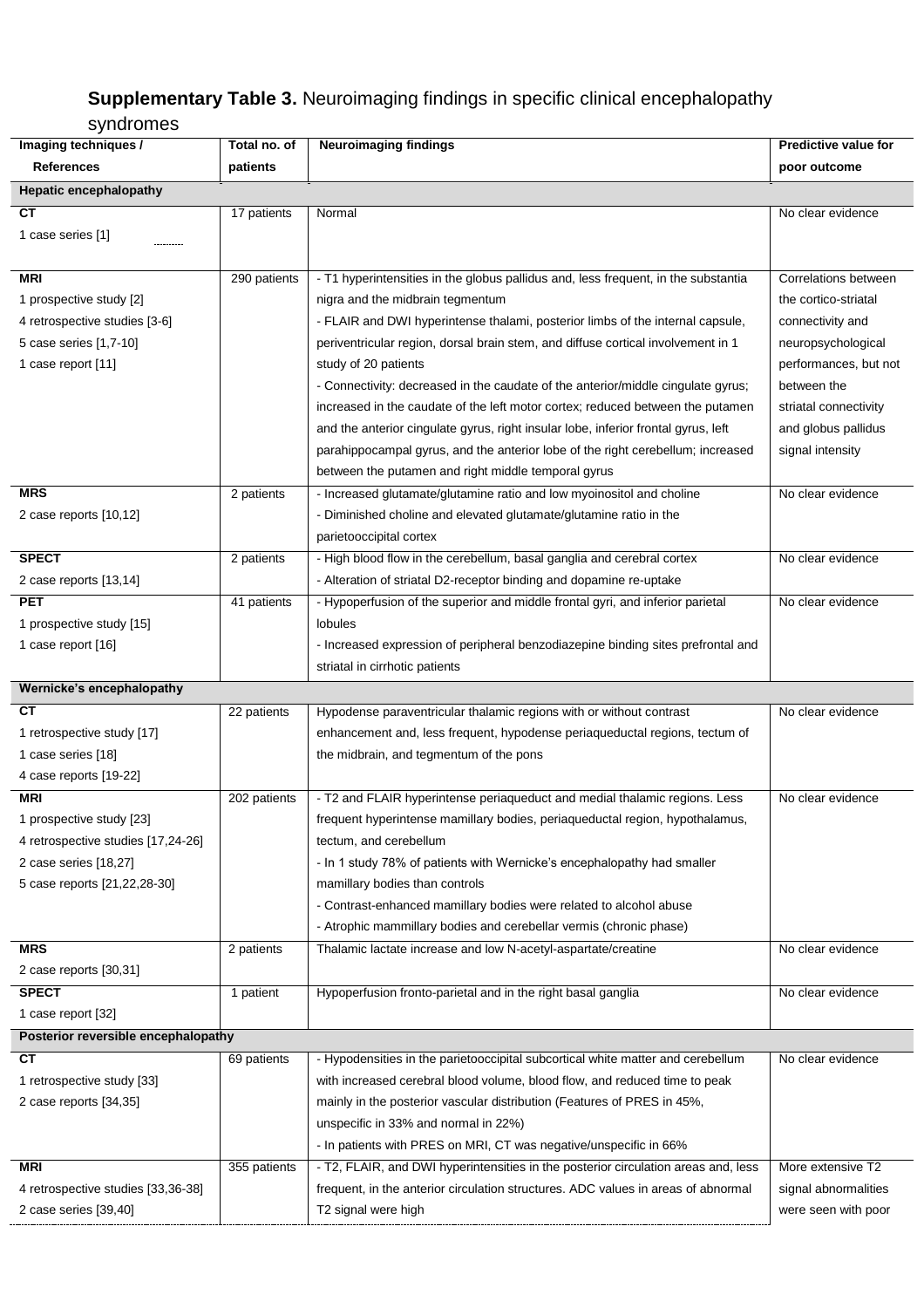| 7 case reports [11,34,41-45]         |              | - Contrast-enhancement, restrictions on DWI and ADC                                  | outcome                 |  |  |  |
|--------------------------------------|--------------|--------------------------------------------------------------------------------------|-------------------------|--|--|--|
| <b>MRS</b>                           | 13 patients  | Decrease in N-acetyl-aspartate in patients with normal MRI or reversible MRI         | No clear evidence       |  |  |  |
| 2 case series [39,46]                |              | changes and only minimal elevation of choline                                        |                         |  |  |  |
| 1 case report [41]                   |              |                                                                                      |                         |  |  |  |
| Acute disseminated encephalomyelitis |              |                                                                                      |                         |  |  |  |
| <b>CT</b>                            | 12 patients  | Normal                                                                               | No clear evidence       |  |  |  |
| 11 retrospective study [47]          |              |                                                                                      |                         |  |  |  |
| <b>MRI</b>                           | 50 patients  | - T2 and FLAIR with multiple brain lesions in the deep and subcortical white         | No clear evidence       |  |  |  |
| 2 retrospective studies [47,48]      |              | matter and in 1/3 in the brainstem and spinal cord with contrast enhancement         |                         |  |  |  |
| 1 prospective study [49]             |              | - In the first week (acute phase) DWI with restricted diffusion, and later (subacute |                         |  |  |  |
|                                      |              | phase) with increased diffusion                                                      |                         |  |  |  |
| <b>MRS</b>                           | 8 patients   | Decreased N-acetylaspartate in regions corresponding to the T2 signal intensity      | No clear evidence       |  |  |  |
| 1 retrospective study [48]           |              | in the subacute phase                                                                |                         |  |  |  |
| Paraneoplastic limbic encephalitis   |              |                                                                                      |                         |  |  |  |
| CT                                   | 5 patients   | Normal                                                                               | No clear evidence       |  |  |  |
| 5 case reports [50-54]               |              |                                                                                      |                         |  |  |  |
| <b>MRI</b>                           | 83 patients  | - T2 and FLAIR hyperintensities with mesial temporal contrast enhancement in         | No clear evidence       |  |  |  |
| 2 retrospective studies [55,56]      |              | >50% and/or atrophy                                                                  |                         |  |  |  |
| 10 case reports [50-54,57-61]        |              | - Subcortical regions, the cerebellum or brainstem may be involved                   |                         |  |  |  |
| <b>PET</b>                           | 4 patients   | PET may reveal increased metabolism mesial temporal                                  | No clear evidence       |  |  |  |
| 4 case reports [50,58,62,63]         |              |                                                                                      |                         |  |  |  |
| Autoimmune limbic encephalitis       |              |                                                                                      |                         |  |  |  |
| <b>CT</b>                            |              | Normal                                                                               | No clear evidence       |  |  |  |
|                                      | 4 patients   |                                                                                      |                         |  |  |  |
| 4 case reports [64-67]               |              |                                                                                      |                         |  |  |  |
| <b>MRI</b>                           | 158 patients | - In NMDAR-antibody mediated limbic encephalitis, MRI is mostly (50%) normal         | No clear evidence       |  |  |  |
| <b>NMDA</b>                          |              | but can show T2 and FLAIR hyperintensities temporal and rarely extratemporal.        |                         |  |  |  |
| 1 retrospective study [68]           |              | MRI is used to exclude other causes of encephalopathy                                |                         |  |  |  |
| 1 case series [69]                   |              | - In SREAT, T2 and FLAIR can rarely resemble acute demyelinating                     |                         |  |  |  |
| 9 case reports [65,66,70-76]         |              | encephalomyelitis or show hippocampal or multifocal hyperintensities                 |                         |  |  |  |
| <b>SREAT</b>                         |              |                                                                                      |                         |  |  |  |
| 4 retrospective studies [77-80]      |              |                                                                                      |                         |  |  |  |
| 10 case reports [67,81-87]           |              |                                                                                      |                         |  |  |  |
| <b>MRS</b>                           | 2 patients   | In SREAT, decreased N-acetyl-aspartate, myo-inositol peaks, elevations in lipid,     | No clear evidence       |  |  |  |
| 2 case reports [82,88]               |              | lactate, glutamate/glutamine and choline peaks support inflammation                  |                         |  |  |  |
| <b>SPECT</b>                         | 16 patients  | - In NMDAR-antibody mediated limbic encephalitis, abnormal multifocal cerebral       | No clear evidence       |  |  |  |
| 1 retrospective study [79]           |              | blood flow                                                                           |                         |  |  |  |
| 4 case reports [89-92]               |              | - In SREAT, decreased tracer uptake in the striatum and global cortical              |                         |  |  |  |
|                                      |              | hypoperfusion                                                                        |                         |  |  |  |
| Herpes simplex encephalitis          |              |                                                                                      |                         |  |  |  |
| <b>CT</b>                            | 121 patients | Usually normal, but can characteristically show reduced attenuation in the           | Lesions on CT are       |  |  |  |
| 3 retrospective studies [93-95]      |              | temporal lobes after the first week of the disease                                   | predictive of prolonged |  |  |  |
| 1 case series [96]                   |              |                                                                                      | course of disease       |  |  |  |
| 2 case reports [97,98]               |              |                                                                                      |                         |  |  |  |
| <b>MRI</b>                           | 298 patients | - T2, FLAIR, and DWI hyperintensities in the medial temporal lobes, the orbital      | The extent of brain     |  |  |  |
| 5 retrospective studies [95,99-102]  |              | surface of the frontal lobes, the insular cortex, the angular gyrus, and in the      | involvement is an       |  |  |  |
| 4 case series [96,103-105]           |              | insulas early in the course. Rarely the thalami and insulas may be involved.         | independent risk factor |  |  |  |
| 22 case reports [97,98,106-125]      |              | - Abnormal areas may show enhancement with gadolinium                                | for poor prognosis      |  |  |  |
|                                      |              | - Midline shift may be present with large cerebral edema                             |                         |  |  |  |
| <b>SPECT</b>                         | 3 patients   | Increased tracer accumulation which reflects hyperperfusion possibly earlier than    | No clear evidence       |  |  |  |
| 1 case series [96]                   |              | pathologic signals appear on MRI                                                     |                         |  |  |  |
| 1 case report [97]                   |              |                                                                                      |                         |  |  |  |
| Susac's syndrome                     |              |                                                                                      |                         |  |  |  |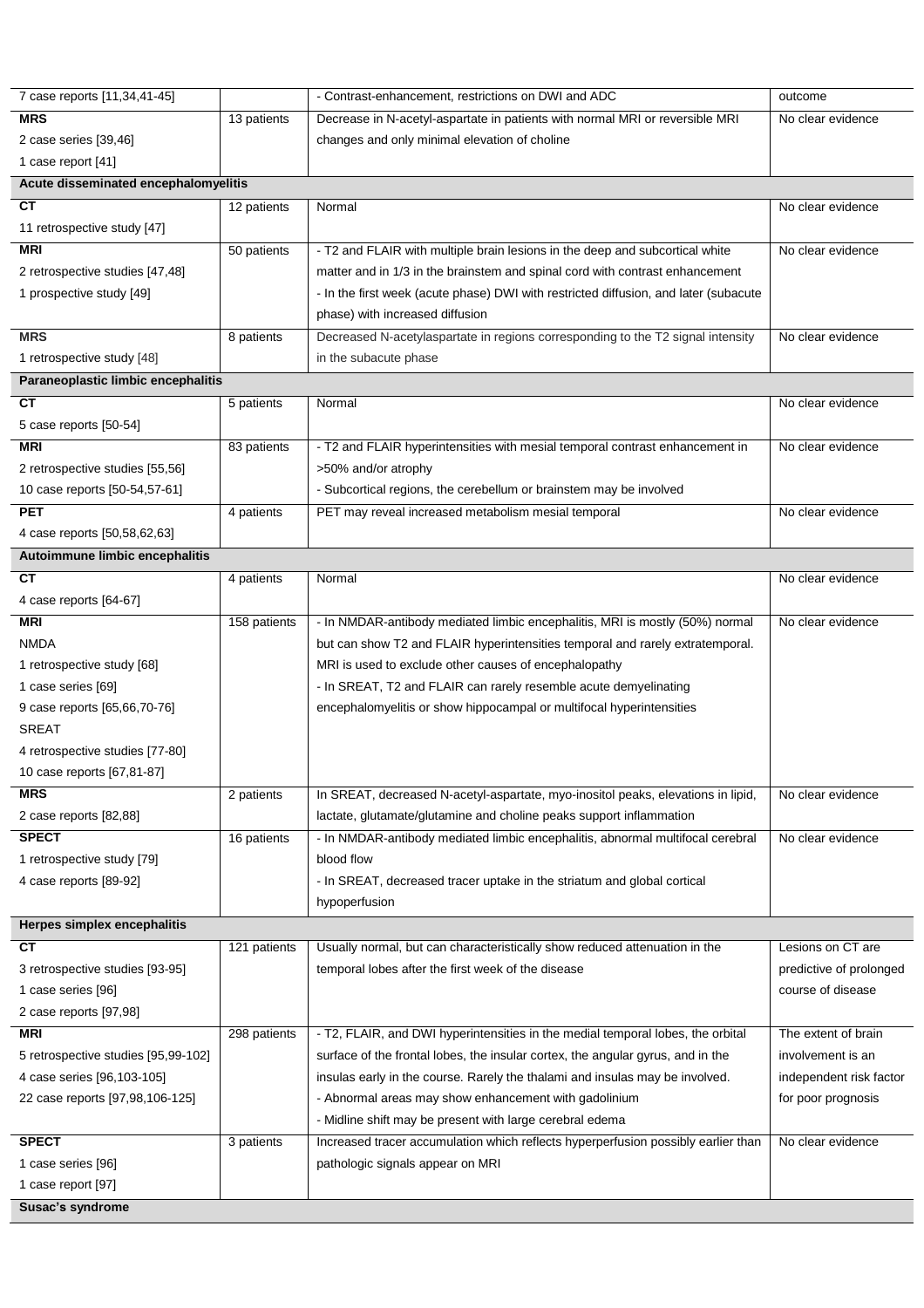| <b>CT</b>                          | 1 patient     | Does not reveal any oft he specific structural abnormalities, but can            | No clear evidence      |
|------------------------------------|---------------|----------------------------------------------------------------------------------|------------------------|
| 1 case report [126]                |               | demonstrated foci of subtle low attenuation in the corpus callosum               |                        |
| <b>MRI</b>                         | 53 patients   | - T2 and FLAIR hyperintensities in the corpus callosum, which is always involved | No clear evidence      |
| 4 case series [127-130]            |               | - Any part of the corpus callosum can be involved, but predominately the central |                        |
| 12 case reports [126,131-141]      |               | fibers are showing microinfarcts that are typically small but may sometimes be   |                        |
|                                    |               | large                                                                            |                        |
|                                    |               | - Foci in the corpus callosum may enhance following gadolinium administration    |                        |
|                                    |               | and there can be restricted diffusion with corresponding low signal intensity on |                        |
|                                    |               | the ADC map                                                                      |                        |
|                                    |               | - Spinal cord involvement is rare but exists                                     |                        |
|                                    |               | - Subsequently, central callosal holes arise                                     |                        |
|                                    |               |                                                                                  |                        |
|                                    |               |                                                                                  |                        |
| <b>PET</b>                         | 1 patient     | Marked hypometabolism in the frontal, parietal and temporal lobes - an           | No clear evidence      |
| 1 case report [142]                |               | unspecific pattern that can be mistaken as ADEM                                  |                        |
| Creutzfeldt-Jakob disease          |               |                                                                                  |                        |
| <b>CT</b>                          | 11 patients   | Non-specific generalized cortical and subcortical atrophy in the later phases of | No clear evidence      |
| 3 case series [143-145]            |               | disease                                                                          |                        |
|                                    |               |                                                                                  |                        |
| <b>MRI</b>                         | 3393 patients | - T2 and FLAIR hyperintensities in the cerebral cortex and lesions in the        | Patients with cortical |
| 13 retrospective studies [146-158] |               | putamen and caudate head isointense to cortex                                    | plus basal ganglia     |
| 12 case series [144,159-169]       |               | - Less frequently, hyperintensity can be detected in the globus pallidus,        | hyperintensity have    |
| 26 case reports [170-197]          |               | thalamus, the deep white matter, and the cerebral and cerebellar cortex. Laminar | shorter interval from  |
|                                    |               | lesions may be observed in the cerebral cortex and cerebellum                    | symptom onset to       |
|                                    |               | - DWI is most sensitive in early stages uncovering the altered diffusion in the  | akinetic mutism than   |
|                                    |               | regions mentioned above                                                          | those with isolated    |
|                                    |               | - In vCJD symmetrical hyperintensities of the pulvinar thalami (relative to the  | cortical ribbon        |
|                                    |               | cortex and especially the anterior part of the putamen) are characteristic and   | hyperintensity         |
|                                    |               | known as the "pulvinar sign"                                                     |                        |
| <b>MRS</b>                         | 1 patients    | Decreased N-acetyl-aspartate and slightly increased levels of myoinositol in the | No clear evidence      |
| 1 case report [198]                |               | striatum and the insular cortex.                                                 |                        |
| <b>SPECT</b>                       | 1 patient     | Hypoperfusion in the cerebral cortex                                             | No clear evidence      |
| 1 case report [172]                |               |                                                                                  |                        |
|                                    |               |                                                                                  |                        |
| <b>PET</b>                         | 15 patients   | Hypometabolism in the cerebral cortex and the basal ganglia                      | No clear evidence      |
| 1 case series [151]                |               |                                                                                  |                        |
| 1 case report [176]                |               |                                                                                  |                        |

 $CT = computed tomography$ ;  $MRI = magnetic resonance imaging$ ;  $DWI = diffusion-weighted$ imaging; FLAIR = fluid attenuated inversion recovery; MRS = magnetic resonance spectroscopy;  $SPECT = single photon emission computed tomography; PET = position emission tomography;$ ADEM = acute disseminated encephalomyelitis; NMDAR = N-methyl-D-aspartate receptor; SREAT = steroid responsive encephalitis with autoimmune thyroiditis

## **References**

1. Sun QJ, Wang AH, Zhu MJ, et al. [EEG, CT and MRI findings in hepatic encephalopathy]. Nan Fang Yi Ke Da Xue Xue Bao 2007;27(11):1759-1761.

2. Zhu XQ, Chen HJ, Wang Y, et al. Aberrant Resting-State Corticostriatal Functional Connectivity in Cirrhotic Patients with Hyperintense Globus Pallidus on T1-Weighted MR Imaging. PLoS One 2012;7(11):e48886.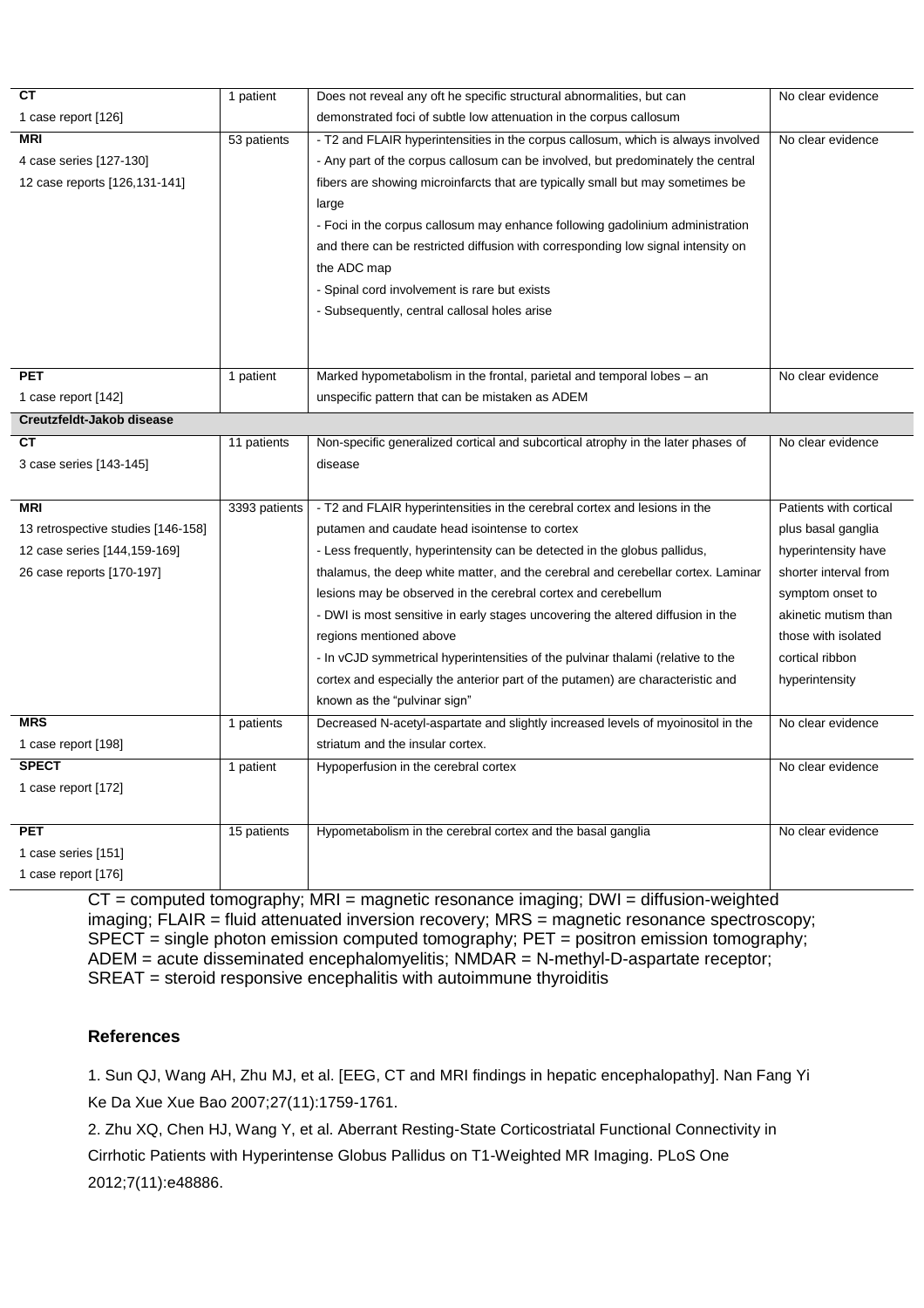3. Pujol A, Pujol J, Graus F, et al. Hyperintense globus pallidus on T1-weighted MRI in cirrhotic patients is associated with severity of liver failure. Neurology 1993;43(1):65-69.

4. Krieger S, Jauss M, Jansen O, et al. Neuropsychiatric profile and hyperintense globus pallidus on T1 weighted magnetic resonance images in liver cirrhosis. Gastroenterology 1996;111(1):147-155.

5. Burkhard PR, Delavelle J, Du Pasquier R, et al. Chronic parkinsonism associated with cirrhosis: a distinct subset of acquired hepatocerebral degeneration. Arch Neurol 2003;60(4):521-528.

6. McKinney AM, Lohman BD, Sarikaya B, et al. Acute hepatic encephalopathy: diffusion-weighted and fluid-attenuated inversion recovery findings, and correlation with plasma ammonia level and clinical outcome. AJNR Am J Neuroradiol 2010;31(8):1471-1479.

7. Inoue E, Hori S, Narumi Y, et al. Portal-systemic encephalopathy: presence of basal ganglia lesions with high signal intensity on MR images. Radiology 1991;179(2):551-555.

8. Butterworth RF, Spahr L, Fontaine S, et al. Manganese toxicity, dopaminergic dysfunction and hepatic encephalopathy. Metab Brain Dis 1995;10(4):259-267.

9. Jog MS, Lang AE. Chronic acquired hepatocerebral degeneration: case reports and new insights. Mov Disord 1995;10(6):714-722.

10. Rovira A, Alonso J, Cordoba J. MR imaging findings in hepatic encephalopathy. AJNR Am J Neuroradiol 2008;29(9):1612-1621.

11. Bathla G, Hegde AN. MRI and CT appearances in metabolic encephalopathies due to systemic diseases in adults. Clin Radiol 2012:epub ahead of print.

12. Sharma P, Eesa M, Scott JN. Toxic and acquired metabolic encephalopathies: MRI appearance. AJR Am J Roentgenol 2009;193(3):879-886.

13. Kohira I, Matsuo E, Shiro Y, et al. Hepatic encephalopathy with increased cerebral blood flow in SPECT and MRI abnormalities in the basal ganglia. Jpn J Psychiatry Neurol 1994;48(1):33-36.

14. Weissenborn K, Berding G, Kostler H. Altered striatal dopamine D2 receptor density and dopamine transport in a patient with hepatic encephalopathy. Metab Brain Dis 2000;15(3):173-178.

15. Nakagawa Y, Matsumura K, Iwasa M, et al. Single photon emission computed tomography and statistical parametric mapping analysis in cirrhotic patients with and without minimal hepatic encephalopathy. Ann Nucl Med 2004;18(2):123-129.

16. Cagnin A, Taylor-Robinson SD, Forton DM, et al. In vivo imaging of cerebral "peripheral benzodiazepine binding sites" in patients with hepatic encephalopathy. Gut 2006;55(4):547-553.

17. Antunez E, Estruch R, Cardenal C, et al. Usefulness of CT and MR imaging in the diagnosis of acute Wernicke's encephalopathy. AJR Am J Roentgenol 1998;171(4):1131-1137.

18. Gallucci M, Bozzao A, Splendiani A, et al. Wernicke encephalopathy: MR findings in five patients. AJNR Am J Neuroradiol 1990;11(5):887-892.

19. Mensing JW, Hoogland PH, Slooff JL. Computed tomography in the diagnosis of Wernicke's encephalopathy: a radiological-neuropathological correlation. Ann Neurol 1984;16(3):363-365.

20. McDowell JR, LeBlanc HJ. Computed tomographic findings in Wernicke-Korsakoff syndrome. Arch Neurol 1984;41(4):453-454.

21. Kitaguchi T, Kobayashi T, Tobimatsu S, et al. Computed tomography and magnetic resonance imaging in a young patient with Wernicke's encephalopathy. J Neurol 1987;234(6):449-450.

22. Yokote K, Miyagi K, Kuzuhara S, et al. Wernicke encephalopathy: follow-up study by CT and MR. J Comput Assist Tomogr 1991;15(5):835-838.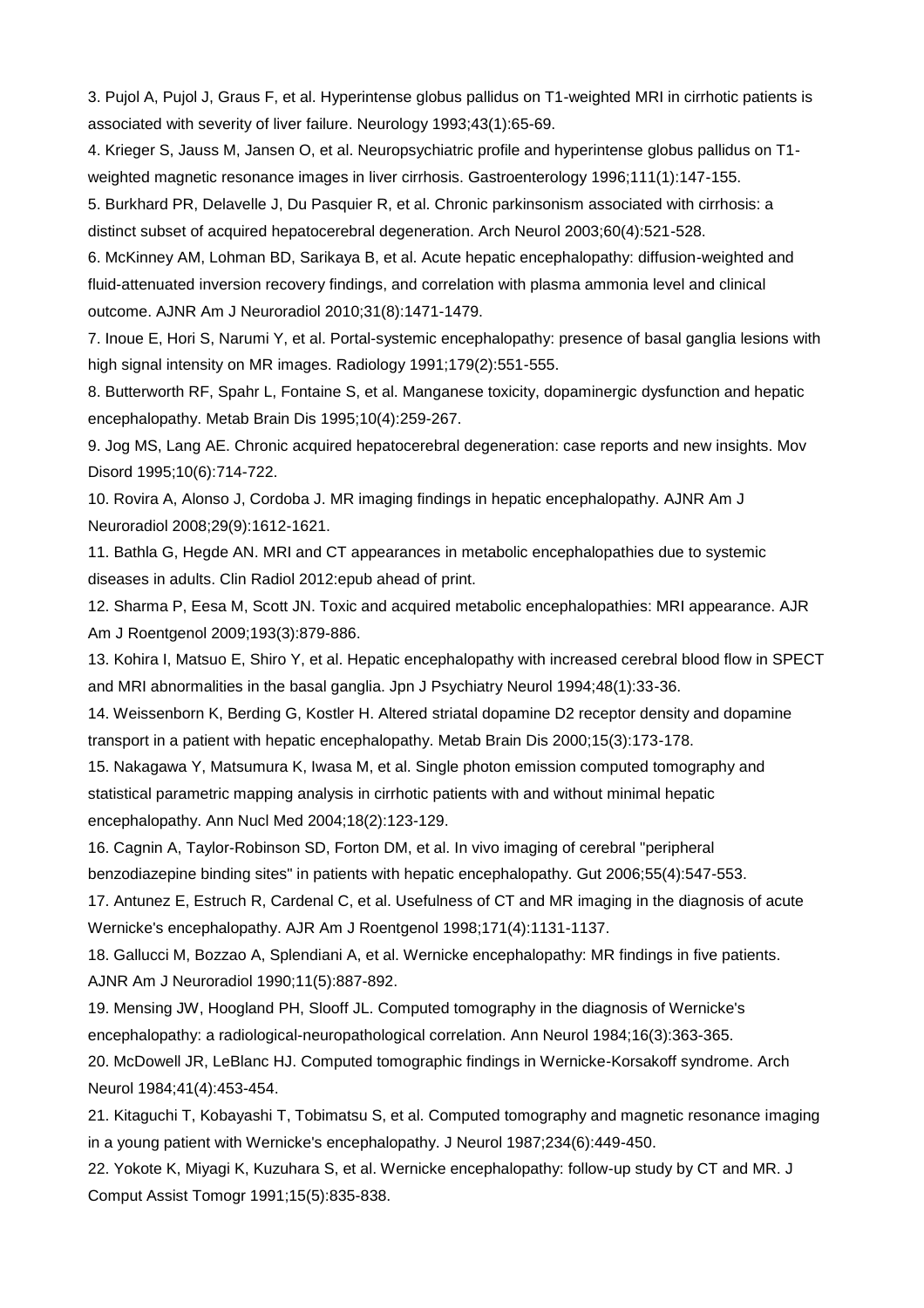23. Park SH, Kim M, Na DL, et al. Magnetic resonance reflects the pathological evolution of Wernicke encephalopathy. J Neuroimaging 2001;11(4):406-411.

24. Charness ME, DeLaPaz RL. Mamillary body atrophy in Wernicke's encephalopathy: antemortem identification using magnetic resonance imaging. Ann Neurol 1987;22(5):595-600.

25. Zuccoli G, Santa Cruz D, Bertolini M, et al. MR imaging findings in 56 patients with Wernicke encephalopathy: nonalcoholics may differ from alcoholics. AJNR Am J Neuroradiol 2009;30(1):171-176. 26. Zuccoli G, Gallucci M, Capellades J, et al. Wernicke encephalopathy: MR findings at clinical presentation in twenty-six alcoholic and nonalcoholic patients. AJNR Am J Neuroradiol 2007;28(7):1328- 1331.

27. Doherty MJ, Watson NF, Uchino K, et al. Diffusion abnormalities in patients with Wernicke encephalopathy. Neurology 2002;58(4):655-657.

28. Yamashita M, Yamamoto T. Wernicke encephalopathy with symmetric pericentral involvement: MR findings. J Comput Assist Tomogr 1995;19(2):306-308.

29. Bae SJ, Lee HK, Lee JH, et al. Wernicke's encephalopathy: atypical manifestation at MR imaging. AJNR Am J Neuroradiol 2001;22(8):1480-1482.

30. Murata T, Fujito T, Kimura H, et al. Serial MRI and (1)H-MRS of Wernicke's encephalopathy: report of a case with remarkable cerebellar lesions on MRI. Psychiatry Res 2001;108(1):49-55.

31. Rugilo CA, Uribe Roca MC, Zurru MC, et al. Proton MR spectroscopy in Wernicke encephalopathy. AJNR Am J Neuroradiol 2003;24(5):952-955.

32. Celik Y, Kaya M. Brain SPECT findings in Wernicke's encephalopathy. Neurol Sci 2004;25(1):23-26.

33. Bartynski WS, Boardman JF. Distinct imaging patterns and lesion distribution in posterior reversible encephalopathy syndrome. AJNR Am J Neuroradiol 2007;28(7):1320-1327.

34. Hodnett P, Coyle J, O'Regan K, et al. PRES (posterior reversible encephalopathy syndrome), a rare complication of tacrolimus therapy. Emerg Radiol 2009;16(6):493-496.

35. Hedna VS, Stead LG, Bidari S, et al. Posterior reversible encephalopathy syndrome (PRES) and CT perfusion changes. Int J Emerg Med 2012;5:12.

36. Covarrubias DJ, Luetmer PH, Campeau NG. Posterior reversible encephalopathy syndrome: prognostic utility of quantitative diffusion-weighted MR images. AJNR Am J Neuroradiol 2002;23(6):1038-1048.

37. McKinney AM, Short J, Truwit CL, et al. Posterior reversible encephalopathy syndrome: incidence of atypical regions of involvement and imaging findings. AJR Am J Roentgenol 2007;189(4):904-912.

38. Fugate JE, Claassen DO, Cloft HJ, et al. Posterior reversible encephalopathy syndrome: associated clinical and radiologic findings. Mayo Clin Proc 2010;85(5):427-432.

39. Sengar AR, Gupta RK, Dhanuka AK, et al. MR imaging, MR angiography, and MR spectroscopy of the brain in eclampsia. AJNR Am J Neuroradiol 1997;18(8):1485-1490.

40. Hugonnet E, Da Ines D, Boby H, et al. Posterior reversible encephalopathy syndrome (PRES): Features on CT and MR imaging. Diagn Interv Imaging 2012.

41. Russell MT, Nassif AS, Cacayorin ED, et al. Gemcitabine-associated posterior reversible encephalopathy syndrome: MR imaging and MR spectroscopy findings. Magn Reson Imaging 2001;19(1):129-132.

42. Lamy C, Oppenheim C, Meder JF, et al. Neuroimaging in posterior reversible encephalopathy syndrome. J Neuroimaging 2004;14(2):89-96.

43. Bartynski WS. Posterior reversible encephalopathy syndrome, part 1: fundamental imaging and clinical features. AJNR Am J Neuroradiol 2008;29(6):1036-1042.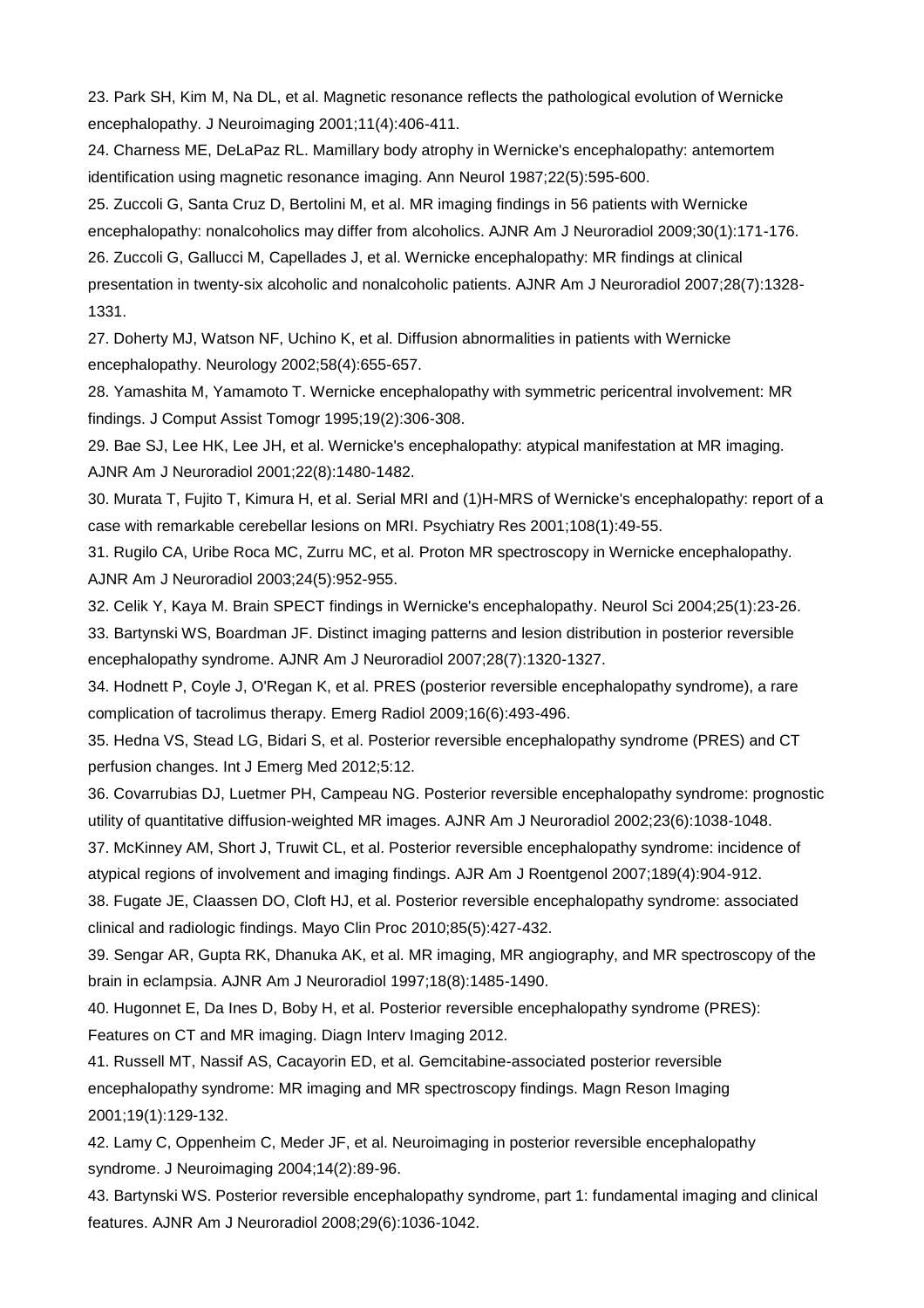44. Sutter R, Mengiardi B, Lyrer P, et al. Posterior reversible encephalopathy as the initial manifestation of a Guillain-Barre syndrome. Neuromuscul Disord 2009;19(10):709-710.

45. Siddiqui TS, Irfan ul H, Rehman B, et al. Posterior reversible encephalopathy syndrome (PRES). J Coll Physicians Surg Pak 2012;22(3):168-170.

46. Eichler FS, Wang P, Wityk RJ, et al. Diffuse metabolic abnormalities in reversible posterior leukoencephalopathy syndrome. AJNR Am J Neuroradiol 2002;23(5):833-837.

47. Caldemeyer KS, Smith RR, Harris TM, et al. MRI in acute disseminated encephalomyelitis. Neuroradiology 1994;36(3):216-220.

48. Balasubramanya KS, Kovoor JM, Jayakumar PN, et al. Diffusion-weighted imaging and proton MR spectroscopy in the characterization of acute disseminated encephalomyelitis. Neuroradiology 2007;49(2):177-183.

49. Campi A, Filippi M, Comi G, et al. Acute transverse myelopathy: spinal and cranial MR study with clinical follow-up. AJNR Am J Neuroradiol 1995;16(1):115-123.

50. Fujimoto S, Yamaguchi Y, Gotanda H, et al. [A case of limbic encephalitis with small cell lung carcinoma in which the cognitive function improved and redeteriorated during tumor therapy]. Nihon Ronen Igakkai Zasshi 2010;47(1):79-85.

51. Dabbeche C, Guyon D, Loubes-Lacroix F, et al. [Paraneoplastic limbic encephalitis associated with epidermoid lung carcinoma]. J Neuroradiol 2005;32(4):278-280.

52. Fischer B, Kalden P, Urban PP, et al. [Paraneoplastic limbic encephalitis in small cell lung carcinoma]. Pneumologie 2004;58(5):316-319.

53. Rimmelin A, Sellal F, Morand G, et al. [Imaging of limbic paraneoplastic encephalitis]. J Radiol 1997;78(1):73-76.

54. Lacomis D, Khoshbin S, Schick RM. MR imaging of paraneoplastic limbic encephalitis. J Comput Assist Tomogr 1990;14(1):115-117.

55. Gultekin SH, Rosenfeld MR, Voltz R, et al. Paraneoplastic limbic encephalitis: neurological symptoms, immunological findings and tumour association in 50 patients. Brain 2000;123 ( Pt 7):1481-1494.

56. Lawn ND, Westmoreland BF, Kiely MJ, et al. Clinical, magnetic resonance imaging, and

electroencephalographic findings in paraneoplastic limbic encephalitis. Mayo Clin Proc 2003;78(11):1363- 1368.

57. Said S, Cooper CJ, Reyna E, et al. Paraneoplastic limbic encephalitis, an uncommon presentation of a common cancer: Case report and discussion. Am J Case Rep 2013;14:391-394.

58. Maffione AM, Chondrogiannis S, Ferretti A, et al. Correlative imaging with (18)F-FDG PET/CT and MRI in paraneoplastic limbic encephalitis. Clin Nucl Med 2013;38(6):463-464.

59. Kawashima S, Okita K, Yamawaki T, et al. [Case of paraneoplastic limbic encephalitis associated with malignant B cell lymphoma]. Brain Nerve 2009;61(2):208-212.

60. Launay M, Bozzolo E, Venissac N, et al. [Paraneoplastic limbic encephalitis with positive anti-RI antibodies and mediastinal seminoma]. Rev Neurol (Paris) 2008;164(6-7):612-619.

61. Barnett M, Prosser J, Sutton I, et al. Paraneoplastic brain stem encephalitis in a woman with anti-Ma2 antibody. J Neurol Neurosurg Psychiatry 2001;70(2):222-225.

62. Kunze A, Drescher R, Kaiser K, et al. Serial FDG PET/CT in Autoimmune Encephalitis With Faciobrachial Dystonic Seizures. Clin Nucl Med 2014.

63. Markakis I, Papathanasiou A, Papageorgiou E, et al. Paraneoplastic limbic encephalitis resembling acute herpetic encephalitis. Case Rep Neurol Med 2013;2013:608643.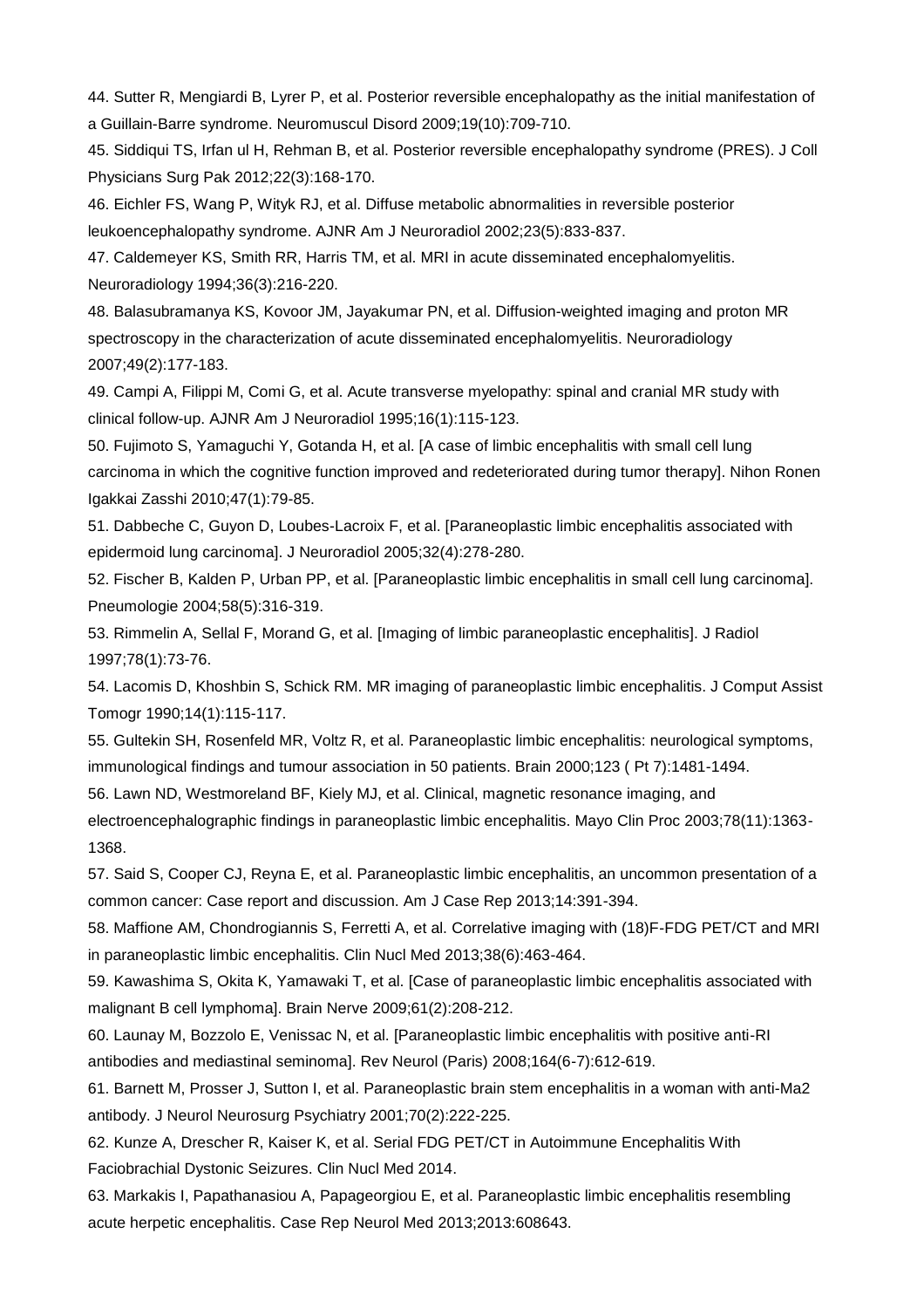64. Kuo YL, Tsai HF, Lai MC, et al. Anti-NMDA receptor encephalitis with the initial presentation of psychotic mania. J Clin Neurosci 2012;19(6):896-898.

65. Bayreuther C, Bourg V, Dellamonica J, et al. Complex partial status epilepticus revealing anti-NMDA receptor encephalitis. Epileptic Disord 2009;11(3):261-265.

66. Sansing LH, Tuzun E, Ko MW, et al. A patient with encephalitis associated with NMDA receptor antibodies. Nat Clin Pract Neurol 2007;3(5):291-296.

67. Ryan SA, Kennedy C, Harrington HJ. Steroid-responsive encephalopathy associated with autoimmune thyroiditis presenting as confusion, dysphasia, and myoclonus. Case Rep Med 2012;2012:782127.

68. Song L, Liu AH. [Anti-N-methyl-D-aspartic acid receptor encephalitis: clinical analysis of 7 cases]. Zhonghua Yi Xue Za Zhi 2013;93(31):2508-2510.

69. Iizuka T, Sakai F, Ide T, et al. Anti-NMDA receptor encephalitis in Japan: long-term outcome without tumor removal. Neurology 2008;70(7):504-511.

70. Johnson N, Henry C, Fessler AJ, et al. Anti-NMDA receptor encephalitis causing prolonged nonconvulsive status epilepticus. Neurology 2010;75(16):1480-1482.

71. Herrero-Velazquez S, Luis Guerrero-Peral A, Gamez-Leyva G, et al. [Encephalitis due to antibodies against the NMDA receptor. A case report of a female patient with no associated tumour and a literature review]. Rev Neurol 2010;50(11):661-666.

72. Ito Y, Abe T, Tomioka R, et al. [Anti-NMDA receptor encephalitis during pregnancy]. Rinsho Shinkeigaku 2010;50(2):103-107.

73. Labate A, Irani SR, Vincent A, et al. Anti-NMDA receptor encephalitis: a video case report. Epileptic Disord 2009;11(3):267-269.

74. Iizuka T, Hara A. [Anti-NMDA receptor antibody-mediated encephalitis/encephalopathy]. Rinsho Byori 2009;57(3):252-261.

75. Henry C, Husson H, de Broucker T. [Autoimmune limbic encephalitis with anti-NMDA receptor antibodies and ovarian teratoma: a treatable form of paraneoplastic limbic encephalitis]. Rev Neurol (Paris) 2009;165(1):70-75.

76. Novillo-Lopez ME, Rossi JE, Dalmau J, et al. Treatment-responsive subacute limbic encephalitis and NMDA receptor antibodies in a man. Neurology 2008;70(9):728-729.

77. Castillo P, Woodruff B, Caselli R, et al. Steroid-responsive encephalopathy associated with autoimmune thyroiditis. Arch Neurol 2006;63(2):197-202.

78. Yoneda M. [Diagnosis and treatments of Hashimoto's encephalopathy]. Rinsho Shinkeigaku 2012;52(11):1240-1242.

79. Aupy J, Collongues N, Blanc F, et al. [Autoimmune encephalitis, clinical, radiological and immunological data]. Rev Neurol (Paris) 2013;169(2):142-153.

80. Tang Y, Xing Y, Lin MT, et al. Hashimoto's encephalopathy cases: Chinese experience. BMC Neurol 2012;12:60.

81. Mahad DJ, Staugaitis S, Ruggieri P, et al. Steroid-responsive encephalopathy associated with autoimmune thyroiditis and primary CNS demyelination. J Neurol Sci 2005;228(1):3-5.

82. Su TH, Jin EH, He W. Hashimoto encephalopathy: a case report with proton MR spectroscopic findings. Chin Med J (Engl) 2011;124(20):3420-3422.

83. Yamaguchi Y, Wada M, Tanji H, et al. Steroid-responsive thalamic lesions accompanying microbleeds in a case of Hashimoto's encephalopathy with autoantibodies against alpha-enolase. Intern Med 2013;52(11):1249-1253.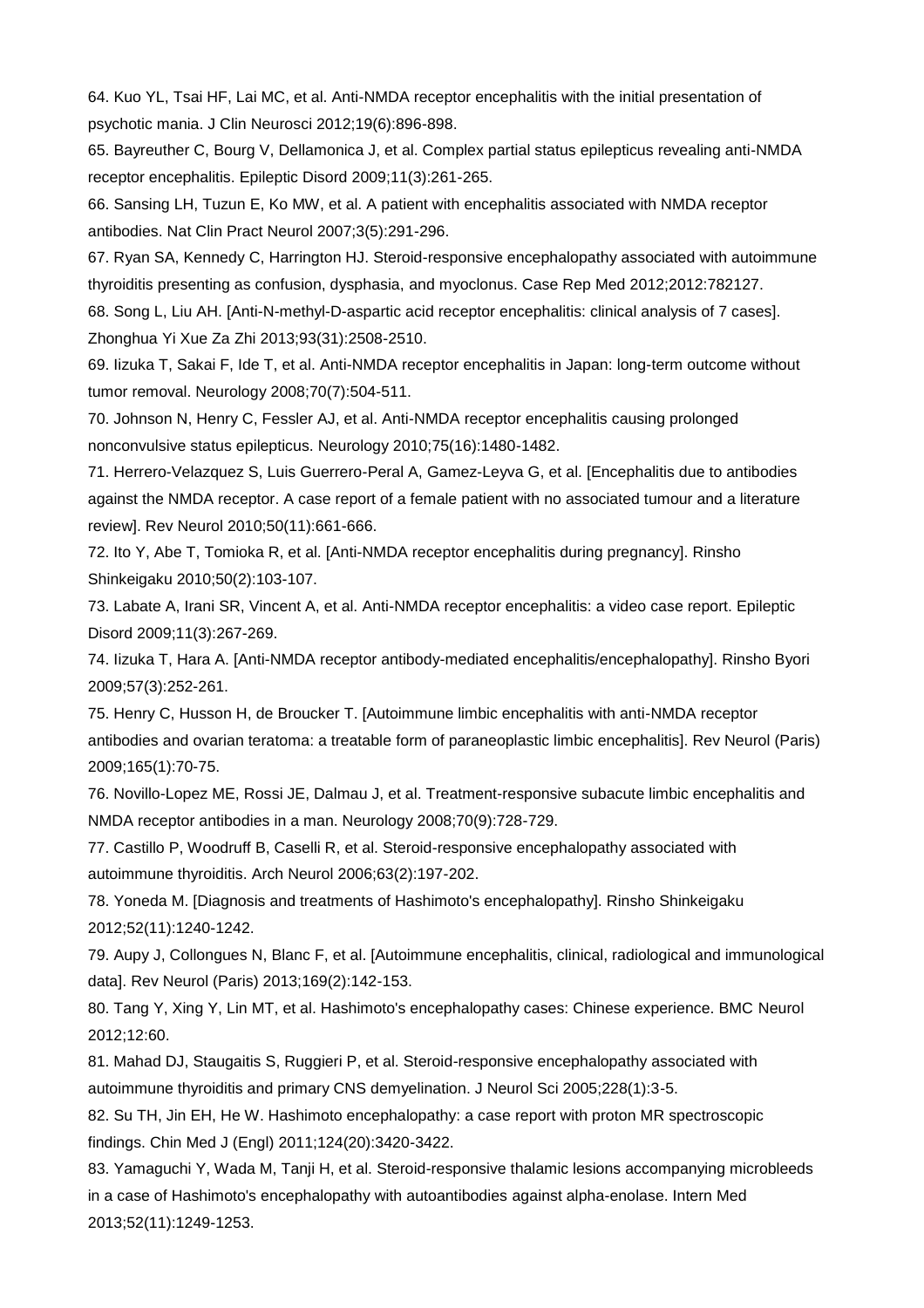84. Chang T, Riffsy MT, Gunaratne PS. Hashimoto encephalopathy: clinical and MRI improvement following high-dose corticosteroid therapy. Neurologist 2010;16(6):394-396.

85. Chen N, Qin W, Wei C, et al. Time course of Hashimoto's encephalopathy revealed by MRI: report of two cases. J Neurol Sci 2011;300(1-2):169-172.

86. Nayak HK, Daga MK, Kumar R, et al. A series report of autoimmune hypothyroidism associated with Hashimoto's encephalopathy: an under diagnosed clinical entity with good prognosis. BMJ Case Rep 2010;2010.

87. Aydin-Ozemir Z, Tuzun E, Baykan B, et al. Autoimmune thyroid encephalopathy presenting with epilepsia partialis continua. Clin EEG Neurosci 2006;37(3):204-209.

88. Zhao W, Li J, Wang J, et al. A case of Hashimoto encephalopathy: clinical manifestation, imaging, pathology, treatment, and prognosis. Neurologist 2011;17(3):141-143.

89. Hsu CS, Wu YC, Lu MK, et al. 99mTc ECD and 99mTc TRODAT-1 SPECT in Hashimoto encephalopathy. Clin Nucl Med 2012;37(4):e86-88.

90. Fuertes J, Garcia-Burillo A, Castell-Conesa J, et al. Functional neuroimaging in Hashimoto's encephalitis: a physiopathological imaging? Eur J Nucl Med Mol Imaging 2009;36(4):726.

91. Llorens V, Gabilondo I, Gomez-Esteban JC, et al. Abnormal multifocal cerebral blood flow on Tc-99m HMPAO SPECT in a patient with anti-NMDA-receptor encephalitis. J Neurol 2010;257(9):1568-1569.

92. De Holanda NC, de Lima DD, Cavalcanti TB, et al. Hashimoto's encephalopathy: systematic review of the literature and an additional case. J Neuropsychiatry Clin Neurosci 2011;23(4):384-390.

93. Riancho J, Delgado-Alvarado M, Sedano MJ, et al. Herpes simplex encephalitis: clinical presentation, neurological sequelae and new prognostic factors. Ten years of experience. Neurol Sci 2013;34(10):1879- 1881.

94. Taira N, Kamei S, Morita A, et al. Predictors of a prolonged clinical course in adult patients with herpes simplex virus encephalitis. Intern Med 2009;48(2):89-94.

95. Mekan SF, Wasay M, Khelaeni B, et al. Herpes simplex encephalitis: analysis of 68 cases from a tertiary care hospital in Karachi, Pakistan. J Pak Med Assoc 2005;55(4):146-148.

96. Hasegawa Y, Morishita M, Ikeda T, et al. Early diagnosis of herpes simplex virus encephalitis by single photon emission computed tomography (SPECT) in patients with normal MRI. Rinsho Shinkeigaku 1996;36(3):475-480.

97. Zajkowska JM, Ustymowicz A, Hermanowska-Szpakowicz T. [Difficulties in early diagnosis of Herpes simplex encephalitis]. Pol Merkur Lekarski 2005;19(113):719-722.

98. Jablkowski M, Kolasa P, Szubert W, et al. Herpes simplex encephalitis: a case report. Med Sci Monit 2004;10(8):CS41-45.

99. Sili U, Kaya A, Mert A, et al. Herpes simplex virus encephalitis: Clinical manifestations, diagnosis and outcome in 106 adult patients. J Clin Virol 2014.

100. Sheybani F, Arabikhan HR, Naderi HR. Herpes Simplex Encephalitis (HSE) and its outcome in the Patients who were Admitted to a Tertiary Care Hospital in Mashhad, Iran, over a 10-year Period. J Clin Diagn Res 2013;7(8):1626-1628.

101. Sawlani V. Diffusion-weighted imaging and apparent diffusion coefficient evaluation of herpes simplex encephalitis and Japanese encephalitis. J Neurol Sci 2009;287(1-2):221-226.

102. Riera-Mestre A, Gubieras L, Martinez-Yelamos S, et al. Adult herpes simplex encephalitis: fifteen years' experience. Enferm Infecc Microbiol Clin 2009;27(3):143-147.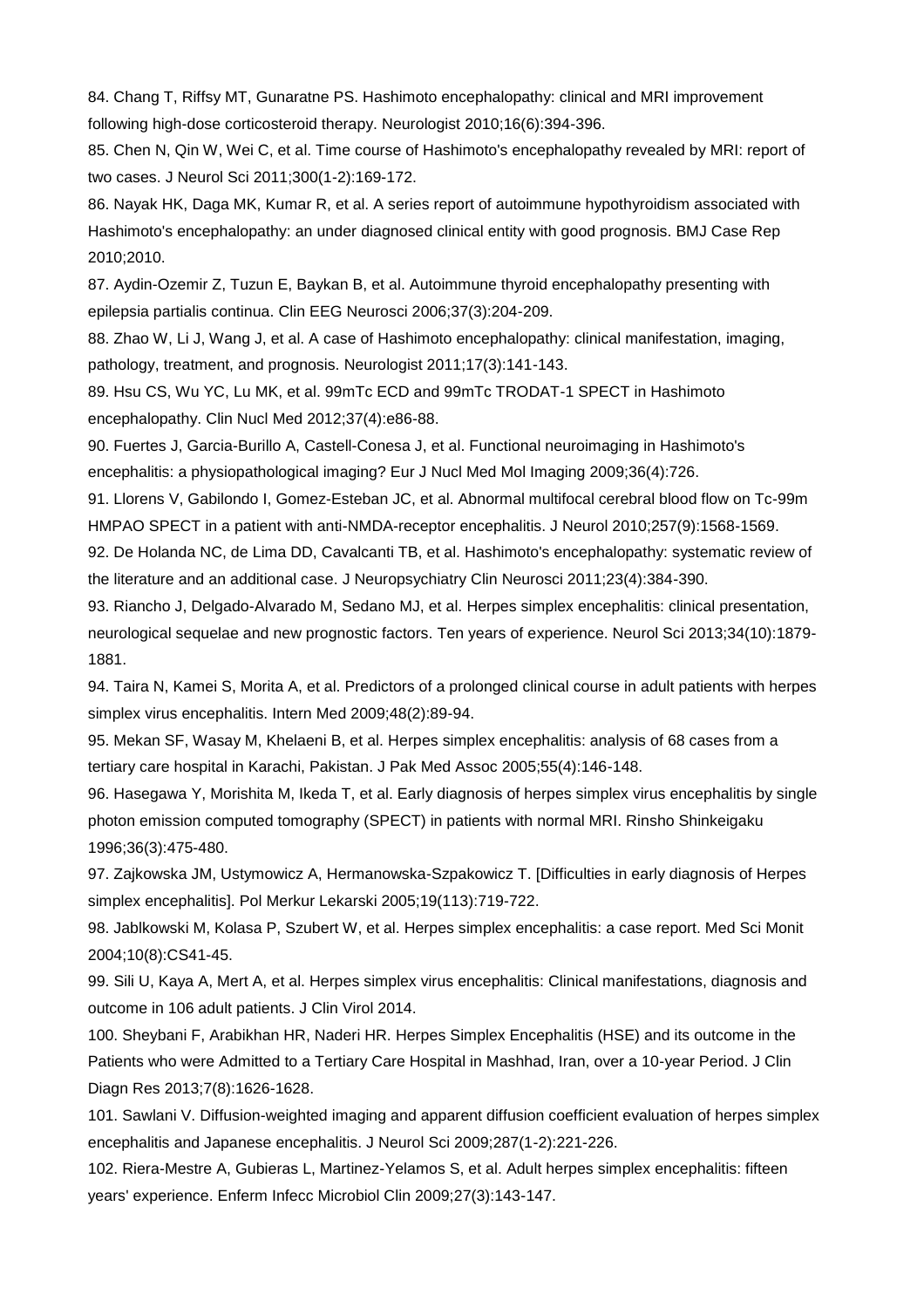103. Hatipoglu HG, Sakman B, Yuksel E. Magnetic resonance and diffusion-weighted imaging findings of herpes simplex encephalitis. Herpes 2008;15(1):13-17.

104. Kuker W, Nagele T, Schmidt F, et al. Diffusion-weighted MRI in herpes simplex encephalitis: a report of three cases. Neuroradiology 2004;46(2):122-125.

105. Sener RN. Herpes simplex encephalitis: diffusion MR imaging findings. Comput Med Imaging Graph 2001;25(5):391-397.

106. Diamond EL, Hatzoglou V, Santomasso B, et al. Temporal lobe meningioma with ipsilateral herpes simplex encephalitis. Neurohospitalist 2014;4(1):42-43.

107. Ahmed R, Kiani IG, Shah F, et al. Herpes simplex encephalitis presenting with normal CSF analysis. J Coll Physicians Surg Pak 2013;23(10):815-817.

108. Navin P, Delanty N, Brennan P, et al. Herpes simplex virus encephalitis involving the right thalamus. BMJ Case Rep 2013;2013.

109. Rigamonti A, Lauria G, Mantero V, et al. A case of late herpes simplex encephalitis relapse. J Clin Virol 2013;58(1):269-270.

110. Shaikh AG, Termsarasab P, Riley DE, et al. The floccular syndrome in herpes simplex type 1 encephalitis. J Neurol Sci 2013;325(1-2):154-155.

111. Tandon AS. Choreoathetosis in herpes simplex encephalitis relapse with bilateral thalamic gliotic lesions on magnetic resonance imaging. Neurol India 2012;60(5):526-527.

112. Sokolov AA, Reincke M. Herpes simplex encephalitis affecting the entire limbic system. Mayo Clin Proc 2012;87(9):e69.

113. Kim SJ, Kang SW, Joo EY. An unusual case of herpes simplex viral encephalitis following acute retinal necrosis after administration of a systemic steroid. J Epilepsy Res 2012;2(1):21-24.

114. Adler AC, Kadimi S, Apaloo C, et al. Herpes simplex encephalitis with two false-negative cerebrospinal fluid PCR tests and review of negative PCR results in the clinical setting. Case Rep Neurol 2011;3(2):172-178.

115. Raper DM, Wong A, McCormick PC, et al. Herpes simplex encephalitis following spinal ependymoma resection: case report and literature review. J Neurooncol 2011;103(3):771-776.

116. Yochim BP, Kane KD, Horning S, et al. Malingering or expected deficits? A case of herpes simplex encephalitis. Neurocase 2010;16(5):451-460.

117. Yen CF, Patel MS, Chu P, et al. Case report: herpes simplex encephalitis in cancer patients. Biosci Trends 2009;3(1):38-40.

118. Markoula S, Giannopoulos S, Pelidou SH, et al. MRI deterioration in herpes simplex encephalitis despite clinical recovery. Neurologist 2009;15(4):223-226.

119. Sellner J, Buonomano R, Nedeltchev K, et al. A case of maternal herpes simplex virus encephalitis during late pregnancy. Nat Clin Pract Neurol 2009;5(1):51-56.

120. Akyldz BN, Gumus H, Kumandas S, et al. Diffusion-weighted magnetic resonance is better than polymerase chain reaction for early diagnosis of herpes simplex encephalitis: a case report. Pediatr Emerg Care 2008;24(6):377-379.

121. Sobolewski P, Sledzinska M, Hatalska-Zerebiec R, et al. [Favourable course of herpes simplex encephalitis in the 37-year-old woman in 26th weeks of pregnancy]. Przegl Epidemiol 2008;62 Suppl 1:109- 111.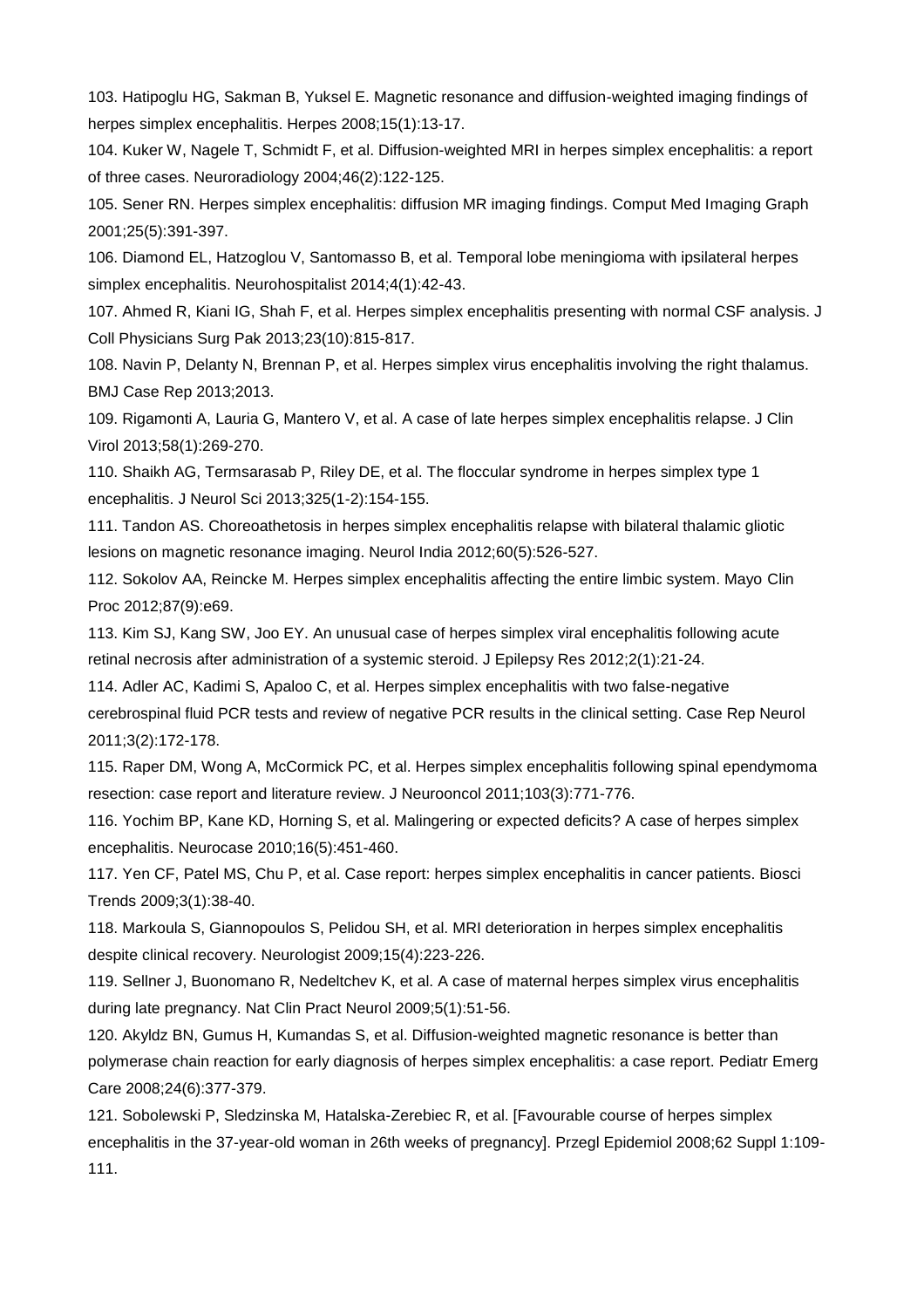122. Gumus H, Kumandas S, Per H, et al. Unusual presentation of herpes simplex virus encephalitis: bilateral thalamic involvement and normal imaging of early stage of the disease. Am J Emerg Med 2007;25(1):87-89.

123. Kubota T, Ito M, Maruyama K, et al. Serial diffusion-weighted imaging of neonatal herpes encephalitis: a case report. Brain Dev 2007;29(3):171-173.

124. Hirai R, Ayabe M, Shoji H, et al. Herpes simplex encephalitis presenting with bilateral hippocampal lesions on magnetic resonance imaging, simultaneously complicated by small cell lung carcinoma. Intern Med 2005;44(9):1006-1008.

125. Heiner L, Demaerel P. Diffusion-weighted MR imaging findings in a patient with herpes simplex encephalitis. Eur J Radiol 2003;45(3):195-198.

126. Allmendinger AM, Spektor V, Destian S. CT and MR imaging of Susac syndrome in a young male presenting with acute disorientation. Clin Imaging 2010;34(2):138-142.

127. White ML, Zhang Y, Smoker WR. Evolution of lesions in Susac syndrome at serial MR imaging with diffusion-weighted imaging and apparent diffusion coefficient values. AJNR Am J Neuroradiol 2004;25(5):706-713.

128. Snyers B, Boschi A, De Potter P, et al. Susac syndrome in four male patients. Retina 2006;26(9):1049-1055.

129. Maillart E, Deschamps R, Moulignier A, et al. [Susac syndrome: study of five cases]. Rev Neurol (Paris) 2009;165(6-7):575-582.

130. Mateen FJ, Zubkov AY, Muralidharan R, et al. Susac syndrome: clinical characteristics and treatment in 29 new cases. Eur J Neurol 2012;19(6):800-811.

131. Xu MS, Tan CB, Umapathi T, et al. Susac syndrome: serial diffusion-weighted MR imaging. Magn Reson Imaging 2004;22(9):1295-1298.

132. Chawla A, Sathasivam S, Nayar R, et al. Susac syndrome in a patient with hepatitis C. J Neuroophthalmol 2007;27(1):55-56.

133. Le Moigne F, Lamboley JL, Vitry T, et al. [Susac syndrome, retinocochleocerebral microangiopathy: contribution of MRI]. J Neuroradiol 2009;36(5):285-289.

134. Joe SG, Kim JG, Kwon SU, et al. Recurrent bilateral branch retinal artery occlusion with hearing loss and encephalopathy: the first case report of Susac syndrome in Korea. J Korean Med Sci 2011;26(11):1518-1521.

135. Robles-Cedeno R, Ramio-Torrenta L, Laguillo G, et al. Long-term clinical and radiological evolution in one case of Susac's syndrome. Neurol Sci 2012;33(6):1407-1410.

136. Randakeviciene G, Gleizniene R, Nylander R. Susac's Syndrome: A Case Presentation and Radiological Approach to this Rare Autoimmune Endotheliopathy. Medicina (Kaunas) 2013;49(1):15-17.

137. Allmendinger AM, Viswanadhan N, Klufas RA, et al. Diffuse cauda equina enhancement in a middle aged male with Susac syndrome and symptomatic cauda equina syndrome. J Neurol Sci 2013;333(1-2):25- 28.

138. Cho HJ, Kim CG, Cho SW, et al. A case of Susac syndrome. Korean J Ophthalmol 2013;27(5):381- 383.

139. Allmendinger AM, Mallery RM, Magro CM, et al. Cauda equina involvement in Susac's syndrome. J Neurol Sci 2014;337(1-2):91-96.

140. Antulov R, Holjar Erlic I, Perkovic O, et al. Susac's syndrome during pregnancy - the first Croatian case. J Neurol Sci 2014;341(1-2):162-164.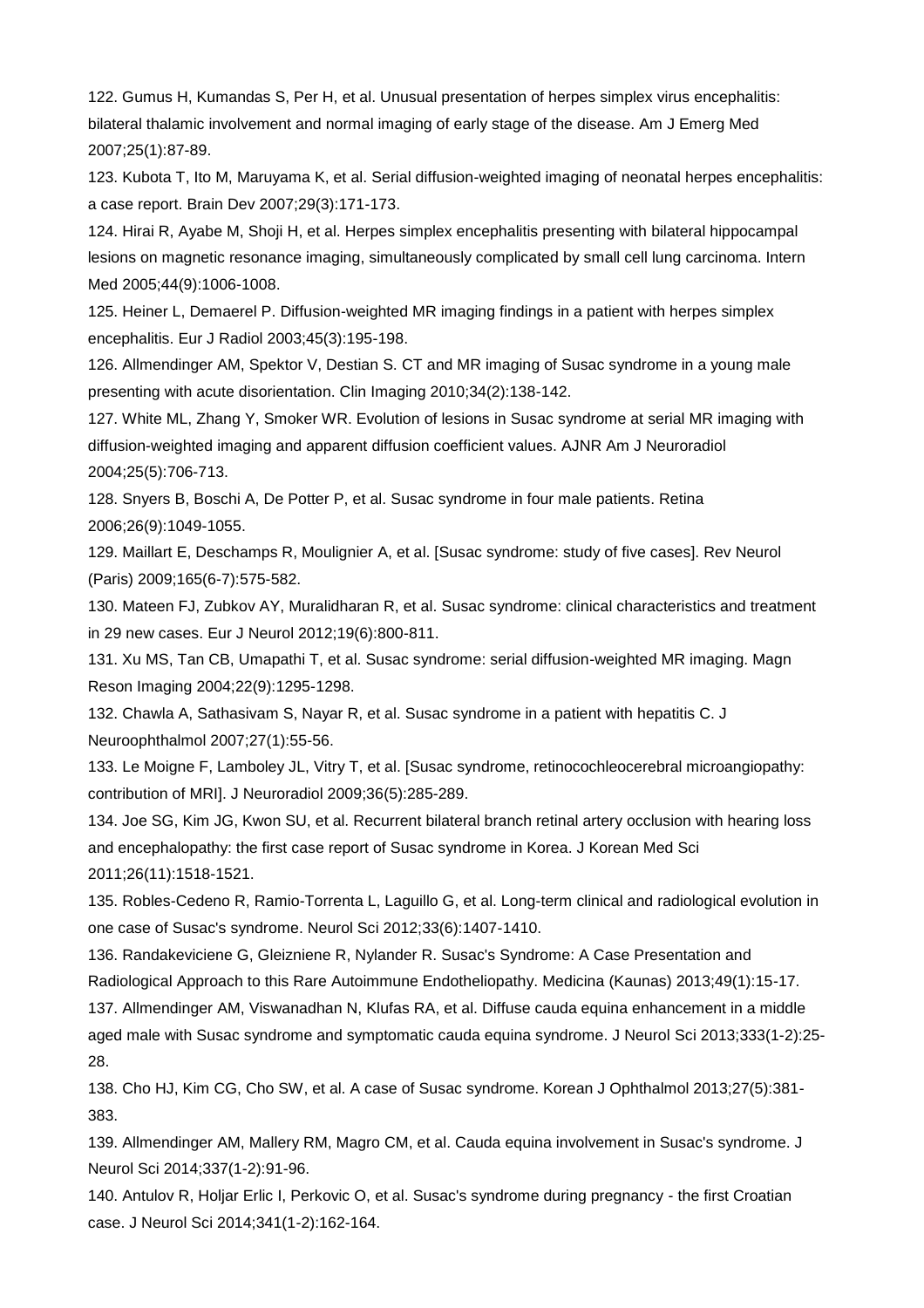141. Hua le H, Donlon SL, Okuda DT. A case of Susac syndrome with cervical spinal cord involvement on MRI. J Neurol Sci 2014;337(1-2):228-231.

142. Dielman C, Laureys G, Meurs A, et al. Susac syndrome: a case report and PET imaging findings. Acta Neurol Belg 2009;109(3):226-230.

143. Hayashi R, Hanyu N, Kuwabara T, et al. Serial computed tomographic and electroencephalographic studies in Creutzfeldt-Jakob disease. Acta Neurol Scand 1992;85(3):161-165.

144. Garcia Santos JM, Lopez Corbalan JA, Martinez-Lage JF, et al. CT and MRI in iatrogenic and sporadic Creutzfeldt-Jakob disease: as far as imaging perceives. Neuroradiology 1996;38(3):226-231. 145. Kovanen J, Erkinjuntti T, Iivanainen M, et al. Cerebral MR and CT imaging in Creutzfeldt-Jakob

disease. J Comput Assist Tomogr 1985;9(1):125-128.

146. Schroter A, Zerr I, Henkel K, et al. Magnetic resonance imaging in the clinical diagnosis of Creutzfeldt-Jakob disease. Arch Neurol 2000;57(12):1751-1757.

147. Shiga Y, Miyazawa K, Sato S, et al. Diffusion-weighted MRI abnormalities as an early diagnostic marker for Creutzfeldt-Jakob disease. Neurology 2004;63(3):443-449.

148. Vitali P, Maccagnano E, Caverzasi E, et al. Diffusion-weighted MRI hyperintensity patterns differentiate CJD from other rapid dementias. Neurology 2011;76(20):1711-1719.

149. Collins SJ, Sanchez-Juan P, Masters CL, et al. Determinants of diagnostic investigation sensitivities across the clinical spectrum of sporadic Creutzfeldt-Jakob disease. Brain 2006;129(Pt 9):2278-2287. 150. Collie DA, Summers DM, Sellar RJ, et al. Diagnosing variant Creutzfeldt-Jakob disease with the pulvinar sign: MR imaging findings in 86 neuropathologically confirmed cases. AJNR Am J Neuroradiol 2003;24(8):1560-1569.

151. Xing XW, Zhang JT, Zhu F, et al. Comparison of diffusion-weighted MRI with 18F-fluorodeoxyglucosepositron emission tomography/CT and electroencephalography in sporadic Creutzfeldt-Jakob disease. J Clin Neurosci 2012;19(10):1354-1357.

152. Fujita K, Harada M, Sasaki M, et al. Multicentre multiobserver study of diffusion-weighted and fluidattenuated inversion recovery MRI for the diagnosis of sporadic Creutzfeldt-Jakob disease: a reliability and agreement study. BMJ Open 2012;2(1):e000649.

153. Meissner B, Kallenberg K, Sanchez-Juan P, et al. MRI lesion profiles in sporadic Creutzfeldt-Jakob disease. Neurology 2009;72(23):1994-2001.

154. Manners DN, Parchi P, Tonon C, et al. Pathologic correlates of diffusion MRI changes in Creutzfeldt-Jakob disease. Neurology 2009;72(16):1425-1431.

155. Yi SH, Park KC, Yoon SS, et al. Relationship between clinical course and Diffusion-weighted MRI findings in sporadic Creutzfeldt-Jakob Disease. Neurol Sci 2008;29(4):251-255.

156. Krasnianski A, Kallenberg K, Collie DA, et al. MRI in the classical MM1 and the atypical MV2 subtypes of sporadic CJD: an inter-observer agreement study. Eur J Neurol 2008;15(8):762-771.

157. Satoh K, Shirabe S, Tsujino A, et al. Total tau protein in cerebrospinal fluid and diffusion-weighted MRI as an early diagnostic marker for Creutzfeldt-Jakob disease. Dement Geriatr Cogn Disord 2007;24(3):207-212.

158. Tschampa HJ, Kallenberg K, Urbach H, et al. MRI in the diagnosis of sporadic Creutzfeldt-Jakob disease: a study on inter-observer agreement. Brain 2005;128(Pt 9):2026-2033.

159. Nougaret S, Brunel H, Bourbotte G, et al. [Diffusion-weighted MRI in sporadic Creutzfeldt-Jakob disease]. J Neuroradiol 2007;34(4):260-266.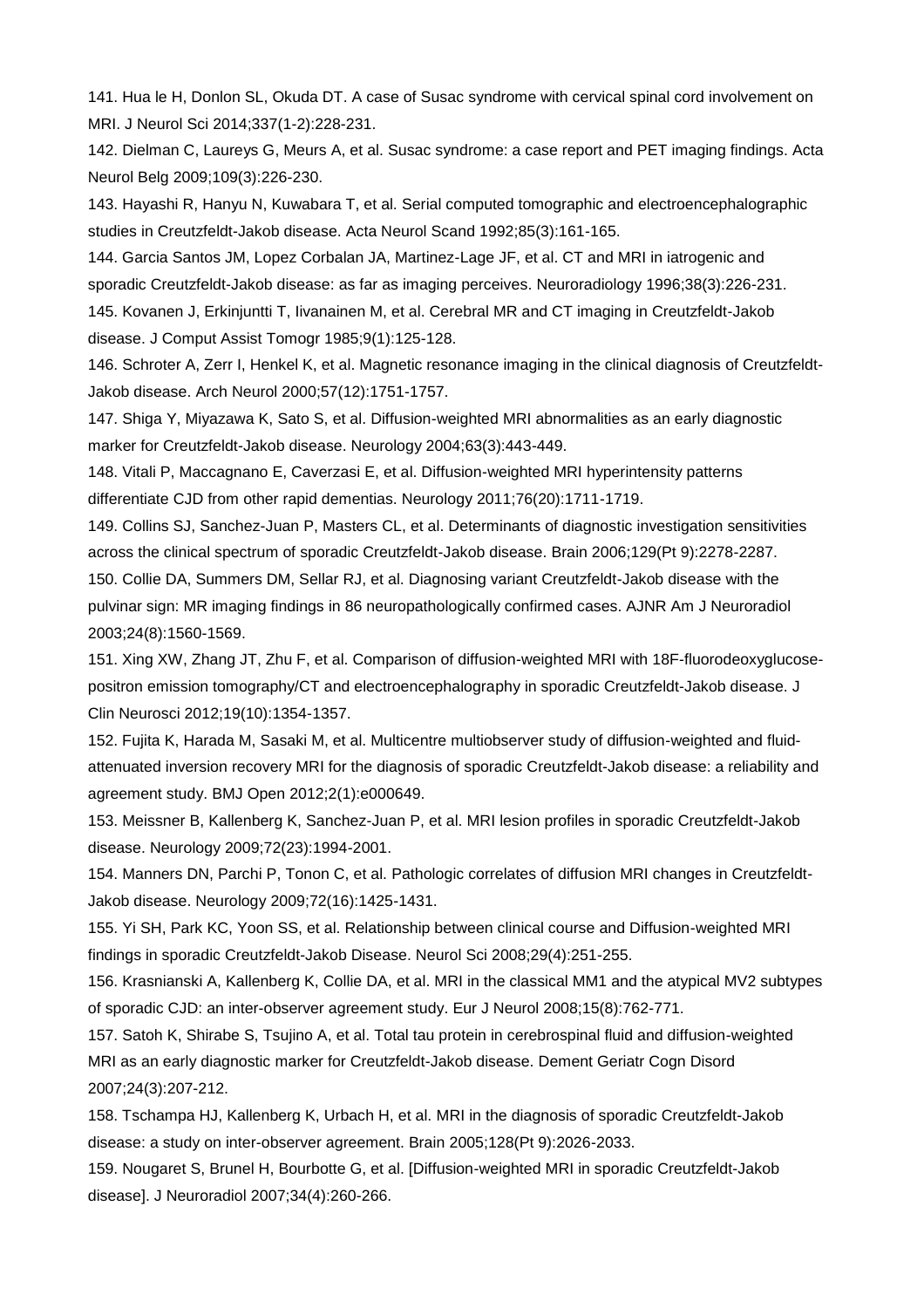160. Cambier DM, Kantarci K, Worrell GA, et al. Lateralized and focal clinical, EEG, and FLAIR MRI abnormalities in Creutzfeldt-Jakob disease. Clin Neurophysiol 2003;114(9):1724-1728.

161. Uemura A, O'Uchi T, Sakamoto T, et al. High signal of the striatum in sporadic Creutzfeldt-Jakob disease: sequential change on T2-weighted MRI. Neuroradiology 2002;44(4):314-318.

162. Urbach H, Paus S, Tschampa HJ, et al. [Creutzfeldt-Jakob disease: value of MRI]. Rofo 2001;173(6):509-514.

163. Nitrini R, Mendonca RA, Huang N, et al. Diffusion-weighted MRI in two cases of familial Creutzfeldt-- Jakob disease. J Neurol Sci 2001;184(2):163-167.

164. Coulthard A, Hall K, English PT, et al. Quantitative analysis of MRI signal intensity in new variant Creutzfeldt-Jakob disease. Br J Radiol 1999;72(860):742-748.

165. Urbach H, Klisch J, Wolf HK, et al. MRI in sporadic Creutzfeldt-Jakob disease: correlation with clinical and neuropathological data. Neuroradiology 1998;40(2):65-70.

166. Liou HH, Chiu HC, Liu HM. Abnormal enhancement of the left putamen on brain MRI in a case of proven Creutzfeldt-Jakob disease. Eur Neurol 1996;36(2):107-108.

167. Tartaro A, Fulgente T, Delli Pizzi C, et al. MRI alterations as an early finding in Creutzfeld-Jakob disease. Eur J Radiol 1993;17(3):155-158.

168. Onofrj M, Fulgente T, Gambi D, et al. Early MRI findings in Creutzfeldt-Jakob disease. J Neurol 1993;240(7):423-426.

169. Di Rocco A, Molinari S, Stollman AL, et al. MRI abnormalities in Creutzfeldt-Jakob disease. Neuroradiology 1993;35(8):584-585.

170. Katsube M, Shiota Y, Harada T, et al. [A case of MM1+2 Creutzfeldt-Jakob disease with a longitudinal study of EEG and MRI]. Rinsho Byori 2013;61(11):995-1000.

171. Moisset X, Vitello N, Cornut-Chauvinc C, et al. [Unilateral Creutzfeld-Jakob disease: report of a probable case on electroclinical, MRI and biological criteria]. Rev Neurol (Paris) 2013;169(2):162-165.

172. Kono S, Manabe Y, Fujii D, et al. Serial diffusion-weighted MRI and SPECT findings in a Creutzfeldt-Jakob disease patient with V180I mutation. J Neurol Sci 2011;301(1-2):100-103.

173. Yung B, Moeller JJ, Bitar M, et al. Teaching NeuroImages: hemispheric-onset Creutzfeldt-Jakob disease with concordant MRI and EEG findings. Neurology 2010;75(16):e66.

174. Mourand I, Grandiere-Perez L, Joyes B, et al. Lateralized clinical and diffusion-weighted MRI abnormalities in a probable case of sporadic Creutzfeldt-Jakob disease. Acta Neurol Belg 2010;110(2):193- 195.

175. Tian HJ, Zhang JT, Lang SY, et al. MRI sequence findings in sporadic Creutzfeldt-Jakob disease. J Clin Neurosci 2010;17(11):1378-1380.

176. Prasad S, Lee EB, Woo JH, et al. Photo essay. MRI and positron emission tomography findings in Heidenhain variant Creutzfeldt-Jakob disease. J Neuroophthalmol 2010;30(3):260-262.

177. Satoh K, Nakaoke R, Nishiura Y, et al. Early detection of sporadic CJD by diffusion-weighted MRI before the onset of symptoms. J Neurol Neurosurg Psychiatry 2011;82(8):942-943.

178. Geschwind MD, Potter CA, Sattavat M, et al. Correlating DWI MRI with pathologic and other features of Jakob-Creutzfeldt disease. Alzheimer Dis Assoc Disord 2009;23(1):82-87.

179. Praveen KS, Sinha S, Chandrasekhar HS, et al. Sporadic onset Creutzfeldt-Jacob disease: interesting MRI observations. Neurol India 2006;54(4):418-420.

180. Nitrini R, Areza-Fegyveres R, Martins VR, et al. [Asymmetric cortical high signal on diffusion weighted-MRI in a case of Creutzfeldt-Jakob disease]. Arq Neuropsiquiatr 2005;63(2B):519-522.